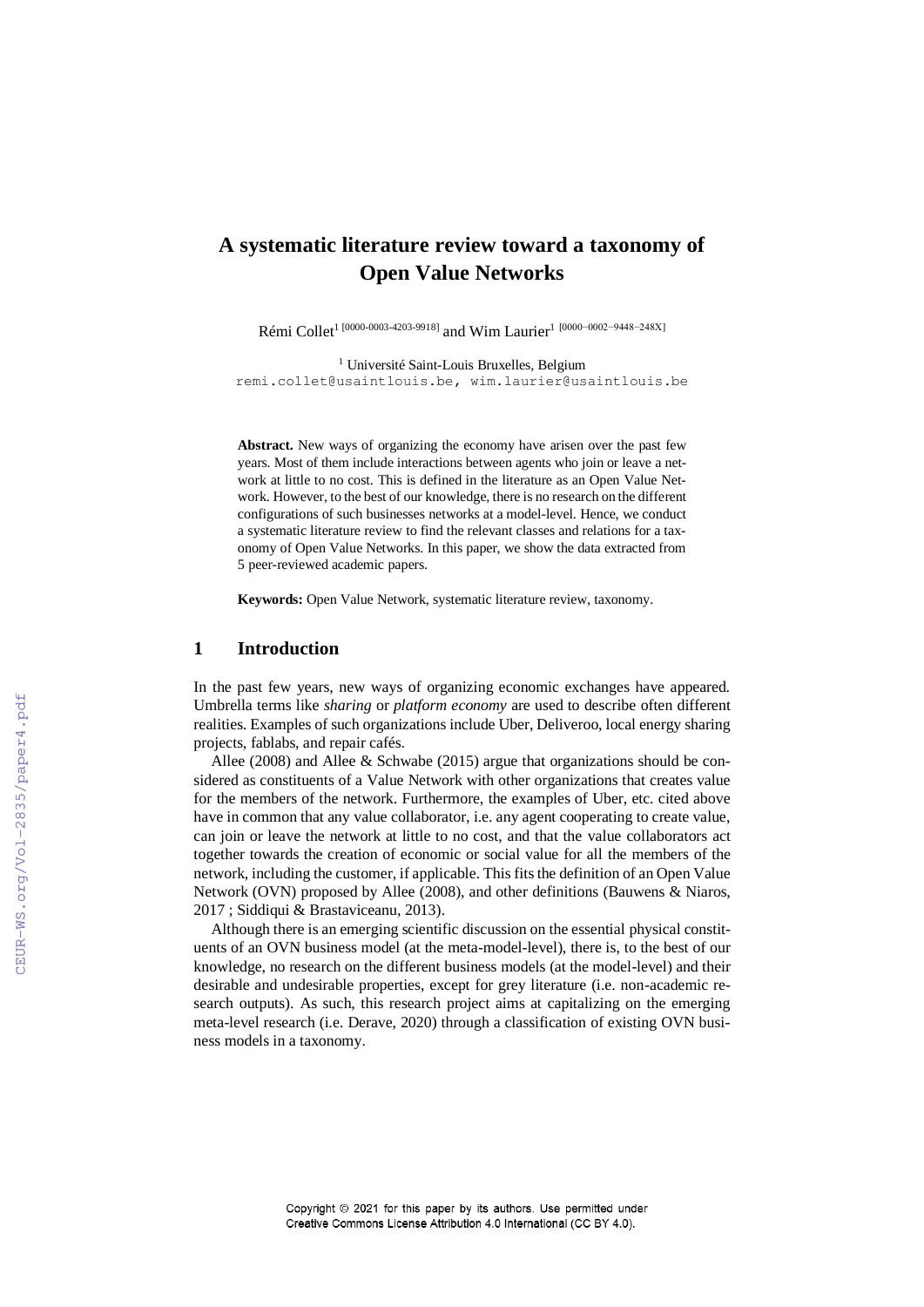This systematic literature review will constitute the first chapter of a doctoral thesis that was accepted in early December 2020. Hence, this project is at an early stage of research, so the potential papers for the literature review have been gathered and roughly categorized. This is explained in the methodology section. Then, in the preliminary results section, we show extracted data from a small sample of 5 scientific articles. Finally, we conclude by briefly pointing out some discussion points.

In the future, we aim at finalizing this systematic literature review to present the different classes and relations of our Open Value Networks taxonomy. Then, we plan on identifying their key characteristic in a second chapter by undertaking another literature review and confronting the results to focus groups composed of professionals from the OVN sector. Lastly, in the third and final chapter, we will identify the axioms that will define the universe of discourse of our taxonomy. This will result in a comprehensive and presentable taxonomy that could foster scientific, political, legal discussions, and in the long run the construction of integrated information systems.

### **2 Methodology**

Since grey literature will be used, we need to study our sources in scientific way by using a systematic literature review (Kitchenham, 2004). The main feature of the systematic literature review methodology is that every step of the process is very transparent, and the search method and criteria must be documented thoroughly. This way, other researchers can comment on the process and identify potential pitfalls in the results. Moreover, should biases occur in the review, the methodology ensures that they can be clearly identified and discussed.

Following Kitchenham (2004) and Kitchenham et al. (2009), a systematic literature review should be divided in 5 stages : 1. Selection of sources ; 2. Assessing their quality ; 3. Extracting relevant data ; 4. Synthesis of the data ; 5. Reporting the results. As of writing this paper, the first and second steps are still ongoing. In the next subsection, we explain the start of the sources selection process and the rationales behind it.

#### **2.1 Search process**

The aim of this systematic literature review (SLR) is to identify the classes and relations for an Open Value Network taxonomy. As stated in the introduction, OVNs are often associated to umbrella terms like *sharing economy* and *platform economy,* or *fablab*  and *repair cafe* so we used these terms in our searches. We also looked up *circular economy*, and found that Kirchher et al. (2017) and Korhonen et al. (2018) had comprehensively defined the concepts embedded in the circular economy, so we decided not to include this particular keyword in our SLR at this stage. Furthermore, we also wanted to include grey literature in the forms of whitepapers. Whitepapers are industry statement pieces on very precise matters that are the results of non-peer reviewed research. However, they may include peer-reviewed sources. So, we used the keyword *whitepaper* in our searches. During our searches, other kind of grey literature such as reports from institutions like the European Commission appeared. Then, since Uber is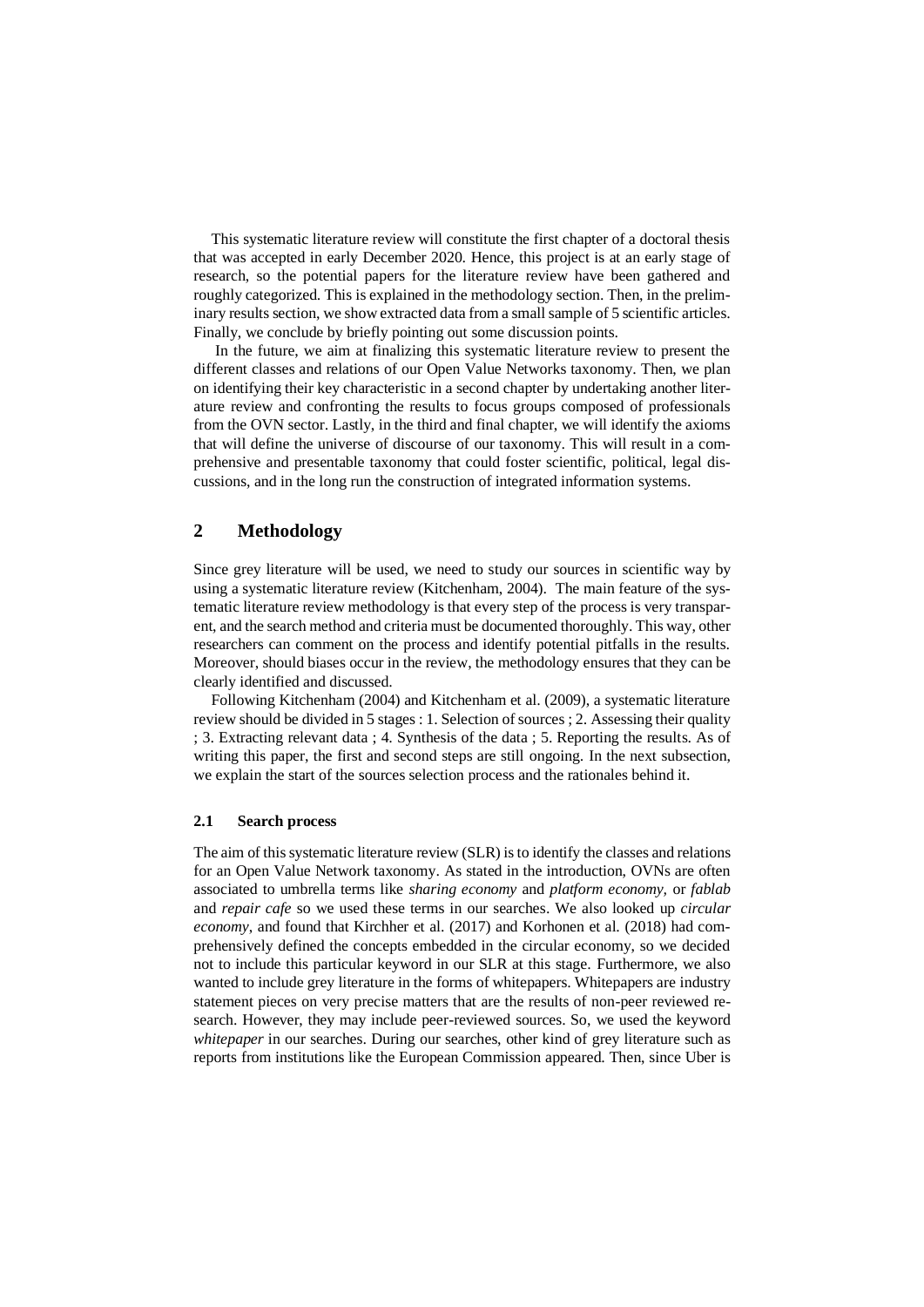probably one of the most talked about actor in the OVN sector, we wanted to capture case studies done by academics by looking up *Uber taxi*. Finally, we looked up *"Open Value Network"<sup>1</sup>* . We used the search engines Google and Google Scholar for all our searches. Note that the searches were made with the Chrome web browser in normal navigation mode (not private). This means that cookies did influence the search results. However, if this review is replicated in the future, we expect that numerous publications (both academic and non-academic) will be shared on the internet by then. So we opted for catered search results rather than reproducibility.

Afterwards, the resulting papers were sorted in three types of publications : 1. Intended for peer-review, which includes working papers and published articles ; 2. Not intended for peer-review, which includes reports, opinion pieces, marketing documents, and semi-working paper ; 3. Whitepapers. We simply labeled whitepapers as such if the word *whitepaper* was included on the title page. Semi-whitepapers are, at first glance, indistinguishable from actual whitepapers, apart form the fact that they do not feature any mention of the word *whitepaper*. Figure 1 below summarizes this preliminary classification. We further discuss this preliminary classification of our search results in the discussion section.



**Fig. 1.** Premilinary classification

#### **2.2 Exclusion and inclusion criteria**

For each keyword and each search engine, we limited ourselves to six wholes pages of results. Thus, at most, 60 links per keyword were considered. Though, some combinations of search engines and keywords yielded redundant or irrelevant results and much fewer than 60 publications were downloaded. One example is that of the keyword *fablab whitepaper* on Google, which mostly yielded websites pointing towards the *Fab City Whitepaper* from Diez (n.d.).

Only websites that gave the opportunity to directly download a computer-readable file (such as .pdf, .epub, .docx) with no privacy or pay wall were considered, i.e. no web pages. Furthermore, some websites required signing in, or yielding personal information in order to obtain the paper. These were discarded as well. However, these latter two criteria did not seem to exclude crucial papers : most sites that did not provide separate file were mostly one person's opinion piece, and the articles behind privacy walls were either opinion pieces or marketing documents. Some published scientific articles where accessible through our institution's subscription package, and few were

<sup>1</sup> Note the quotations marks. Without them, we obtained a results about *open networks*, *value networks*, *open value*, but not about *Open Value Networks* specifically.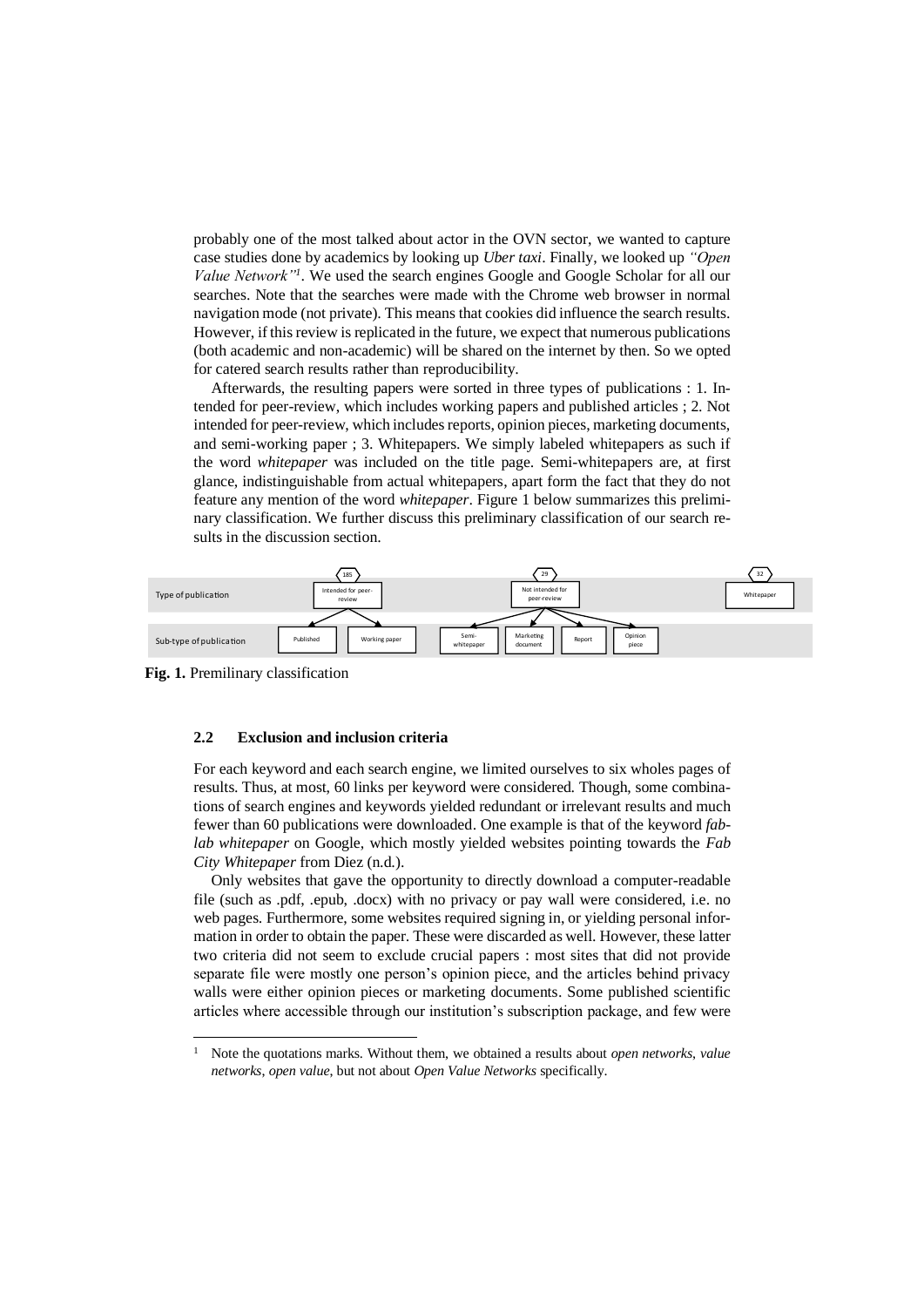not. This criterion was out of our reach to decide, but most major journals from Springer, JSTOR, Elsevier, Sage, and Wiley (which constituted most results) were accessible. The accepted languages were French and English, but in the end, all gathered papers are in English and there were no paper in another language. Figure 2 below summarizes the search results.



**Fig. 2.** Search results

### **2.3 Legal sources**

To find definitions of Open Value Networks, we attempted to find how OVNs define themselves. One of our first idea was to look at organizations' legal documents. Often in such documents, organizations are required to provide a short explanation of their corporate purpose, or of their business activities. Such legal documents are freely available in Belgium, Switzerland, the UK, and USA. However, even companies like Uber or Lyft were non-existent in some countries' online repositories. Lesser known OVNs such as Pawshake (an Uber for pet sitters) were non-existent in all countries. However, even when the legal document was available, often the text in the corporate purpose section would be very succinct. For example, Uber London LTD states that their principal activity is to "*support the Uber Group in providing on-demand services through mobile devices and web-based requests*" (Uber London LTD, 2015). More generally, it appears as though the persons completing the documents only aim at satisficing the legal requirements, hence they do not provide much information in general. This explains why we decided to leave aside legal documents at this stage.

#### **2.4 Future methodology**

The methodology described above permitted us to gather 192 papers intended for peer review, 29 papers not intended for peer review, and 32 whitepapers, for a total of 253 papers.

We will further skim this corpus by looking at each paper's abstract and introduction. Non-academic papers often do not feature an abstract, so excluding papers without abstract would equate to excluding most grey literature. By reading the abstracts and introduction, we will judge whether the papers match the subject of Open Value Networks. In the case they not fit the topic, they will be discarded from the review. Moreover, few papers such as marketing documents and opinion pieces were included. We will identify their bias before using them further in the review. So not all 253 papers will be considered throughout the entirety of the systematic literature review.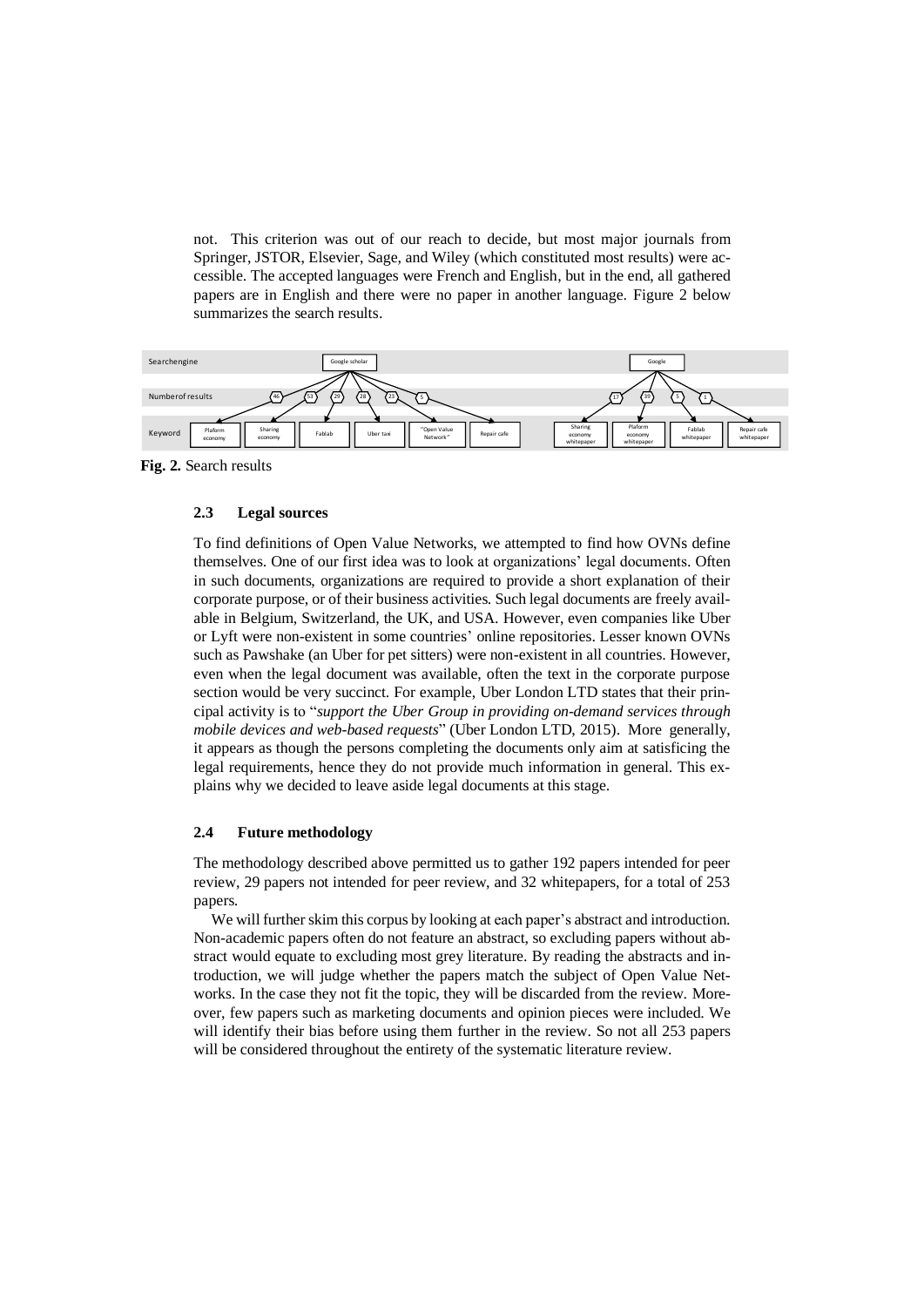Further, we analyze the selected papers to find the classes and relations that are at play in the Open Value Network world to prepare our taxonomy.

### **3 Preliminary results**

We randomly selected 5 peer-reviewed papers from journals ranked 2 or 3 in the JUFO ranking<sup>2</sup>, i.e. "leading" or "top" journals. The articles are Arcidiacono et al. (2018), Hoang et al. (2020), Mair & Reischauer (2017), Milara et al. (2017), and Schor et al. (2020). They were found with one of the following keyword : *sharing economy, platform economy* or *fablab* on Google Scholar.

| <b>Reference</b>          | <b>Keyword</b>   | Search engine  | <b>JUFO</b> ranking         |  |
|---------------------------|------------------|----------------|-----------------------------|--|
| Arcidiacono et al. (2018) | Sharing economy  | Google Scholar | $\mathcal{D}_{\mathcal{L}}$ |  |
| Hoang et al. $(2020)$     | Platform economy | Google Scholar | $\overline{c}$              |  |
|                           |                  |                |                             |  |
| Mair & Reischauer (2017)  | Sharing economy  | Google Scholar | 3                           |  |
| Milara et al. (2017)      | Fablab           | Google Scholar | $\mathcal{D}_{\mathcal{A}}$ |  |
| Schor et al. (2020)       | Platform economy | Google Scholar | $\mathcal{D}_{\mathcal{A}}$ |  |

**Table 1.** Selected sources for primary results

We checked the abstracts and introductions in order to make sure that Open Value Networks were part of their topics. Then, we scanned the articles in search of a formal definition of *sharing economy*, *platform economy*, or *fablab* and for mentions of any potential classes and relations for an OVN taxonomy. The following summarizes the classes and relations found across the 5 papers considered.

### **Classes.**

- 1. Organization (e.g. Uber or Amazon)
- 2. Infrastructure (e.g. an app or website or a physical space in the case of fablabs)
- 3. Business (e.g. a restaurant)
- 4. Worker (e.g. a driver)
- 5. Consumer
- 6. Resource (e.g. an AirBNB appartement)
- 7. Tool of trade (e.g. an artisan's hammer)
- 8. Gig, or job (e.g. a specific one-time order from a consumer that needs business and/or worker for completion)

### **Relations.**

<sup>&</sup>lt;sup>2</sup> JUFO ranking [: https://www.tsv.fi/julkaisufoorumi/haku.php?lang=en](https://www.tsv.fi/julkaisufoorumi/haku.php?lang=en)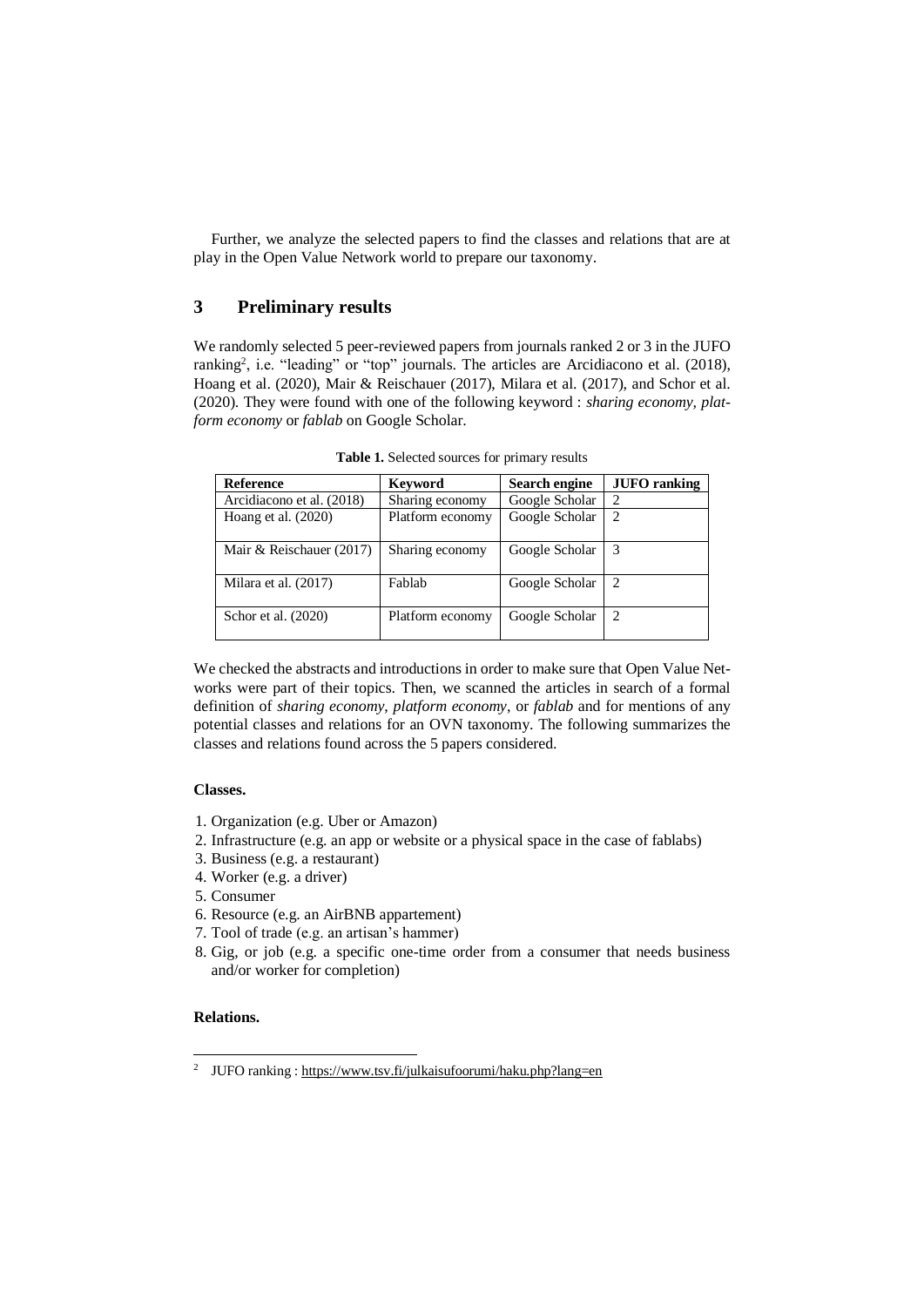- 9. An *organization* **provides** an *infrastructure*
- 10. A *business* and/or *worker* and/or *consumer* **use** the *infrastructure* to get **matched** together for a *job*
	- a. Depending on the type of job, either both a business and worker or only a business or only a worker can be matched to one consumer
- 11. A *business* or *worker* can **own** *resources*
- 12. *Resources* can be **shared** with a *consumer*
- 13. A *consumer* **orders** a *job* by **using** the *infrastructure*
- 14. A *business* and/or *worker* **takes** a *job*
- 15. A *business* or *worker* **owns** *a tool of trade*

All papers made a distinction between a worker and a business. As one worker often has the status of independent worker in the OVN context, businesses are defined as an organization with employees. Even if only one employee of a business takes care of a job, all papers seemed to consider that the business (employer) was involved. Then, the papers made a distinction between a worker's or business' resources and tool of trade. A resource is embedded with the intention of being shared at some point with a consumer, while the tool of trade is not embedded with such intention. For instance, a Lyft driver (worker) owns a car and uses it to complete a job as a tool, while some other worker can own a car as a resource and put it up for rental. This latter distinction could potentially be argued in the future but note that, for now, no paper contradicted another one on one or more classes or relations. Finally, workers, consumer and business seem to share multiple characteristics and relations. This could lead to a common super-class, as discussed further.

These five papers agreed on all concepts and relations exposed in this paper. However, we suspect that there will be disagreements in the form of synonyms, homonyms, or even on definition of classes, or relations. The OntoClean methodology (Guarino & Welty, 2004) will be used to deal with these issues.

### **4 Discussion**

In this paper, we described our methodology for a systematic literature review on Open Value Networks. We discussed the inclusion and exclusion criterion, as well as the limitations of our search. Then, we randomly pick five academic papers from different fields with a 2 to 3 rating to extract the classes and relations at play in OVNs, as a sample of results.

In choosing the keywords for our searches, we omitted ones like *gig economy,* or *ondemand economy*, or *Airbnb*. Despite this, we ended up with 253 papers. We invite other researchers to undertake a similar literature review with different keywords to help refine our analysis.

Concerning the classification of papers, we considered the need to change towards a more robust one. Notably, the sole difference between *semi-whitepaper* and *whitepaper* is only whether the word *whitepaper* appears on the document. Further, we might need to distinguish between papers with a least a set number (e.g. 10) of peer-reviewed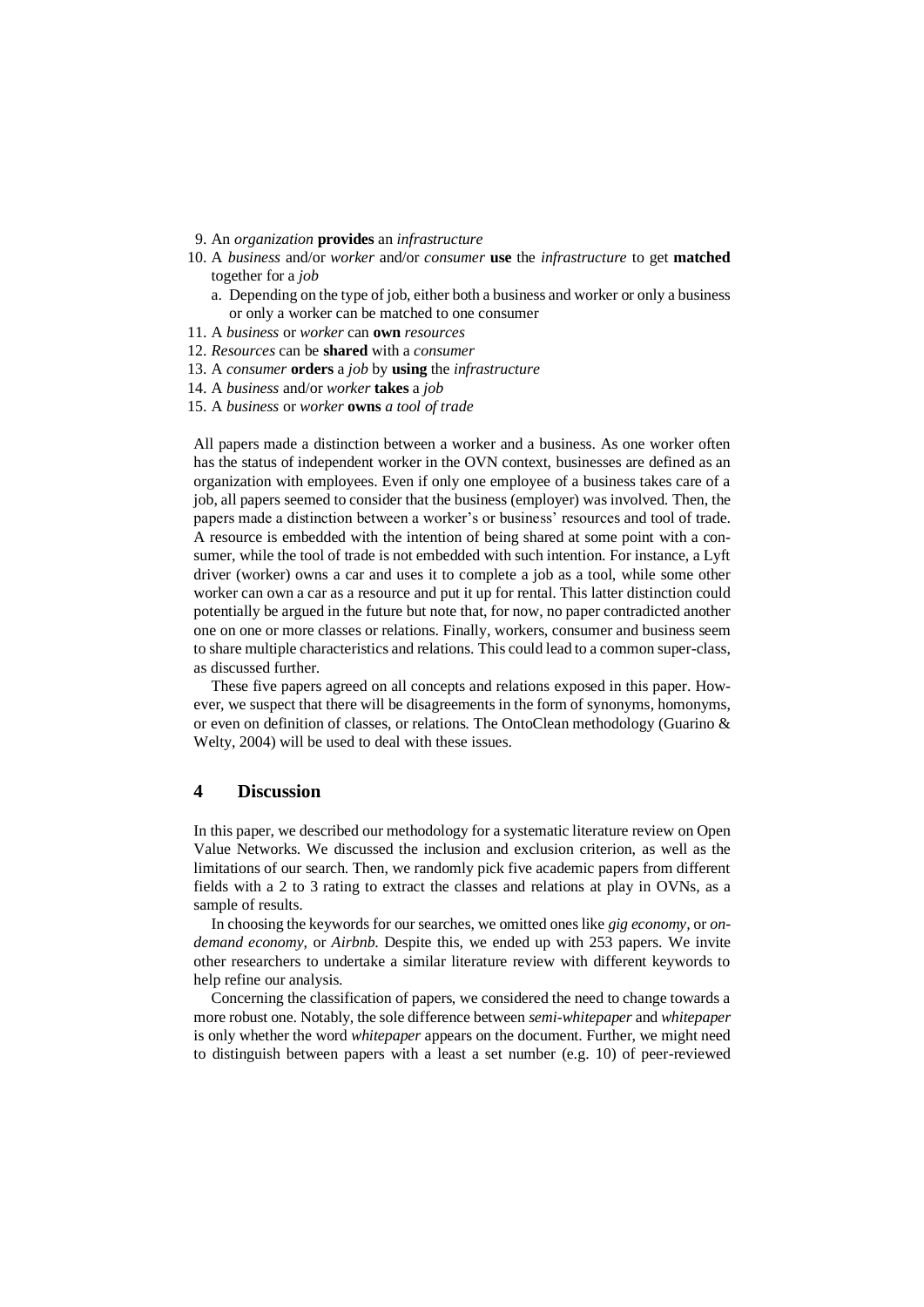sources and classify them as *whitepapers*(or another, more appropriate name). Another, purely semantic change, would be to classify the working papers as a sub-type of not peer-reviewed papers, since they are not *yet* peer-reviewed. Figure 3 in the appendix section illustrates the classification with potential changes.

Further, we consider the preliminary results in terms of classes and relations in an Open Value Network. Until now, none of the paper studied acknowledge the presence of a *catalog* or *menu* that a business or worker can publicly post on the infrastructure, so the consumer can order a job based on what businesses or worker make available. Moreover, no paper explicitly considered the possibility of a worker, or consumer, or business assuming more than one role. However, it was not explicitly excluded either. It is possible that we will have to consider an *actor* super-class that encompasses the three sub-classes.

Finally, the type of scanning we perform on the 5 articles could be too time-consuming if applied to more than 200 papers. Instead, we could potentially use textometric solutions akin to the social-media based system review described in Khan (2013) to automate the search for classes and relations.

## **5 Appendix**



*N.B. : some set of words in the images below appear with no spaces between them. This is due to the resizing of vectoral .svg image.*

 **Fig. 3.** Search results + preliminary classification of sources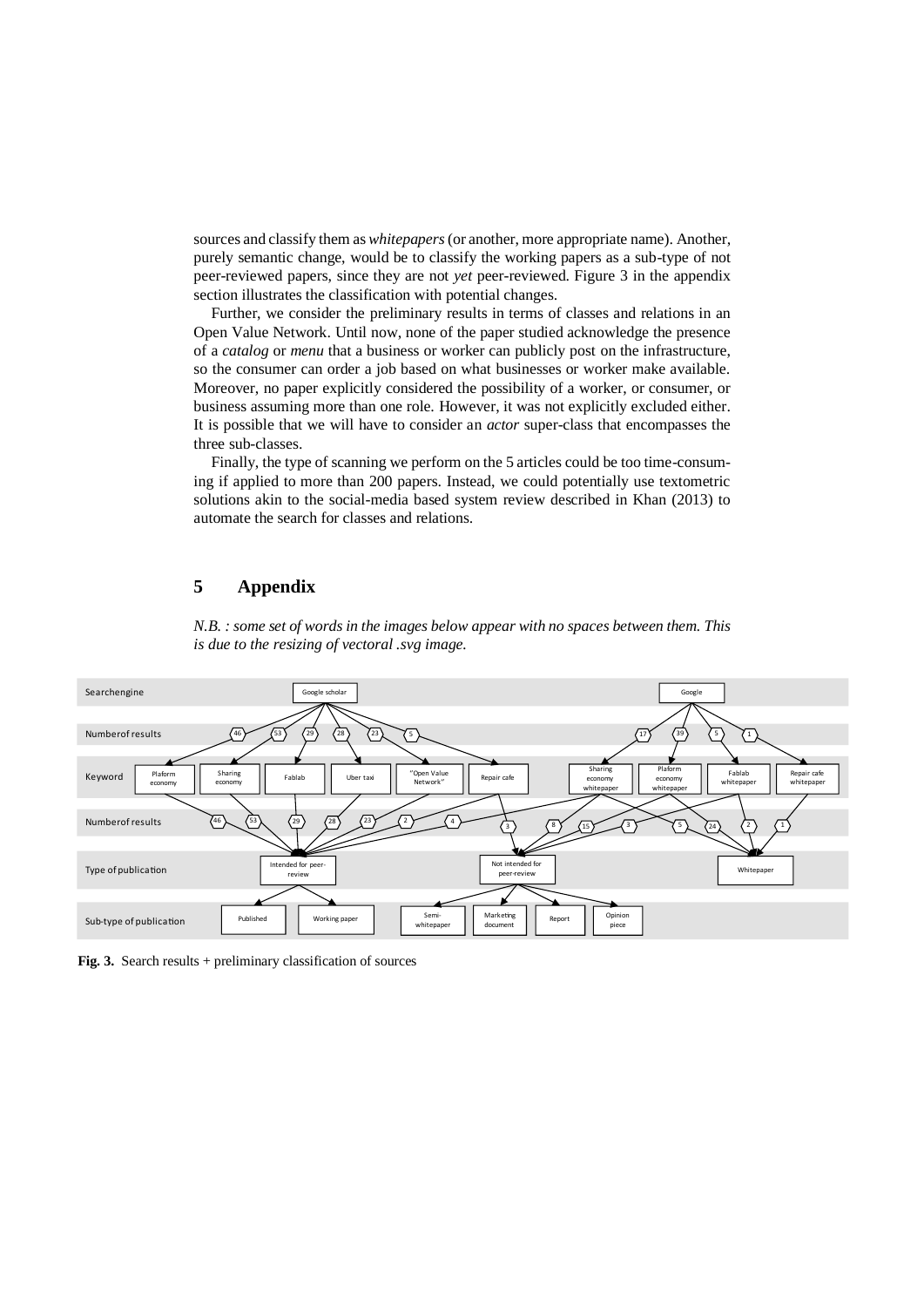| Type of publication     | Peer-reviewed | Not peer-reviewed                                                    | Whitepaper |
|-------------------------|---------------|----------------------------------------------------------------------|------------|
|                         |               |                                                                      |            |
| Sub-type of publication |               | Marketing<br>Opinion<br>Report<br>Working paper<br>piece<br>document |            |

**Fig. 4.** Potential future classification of sources

### **References**

- 1. Allee, V.: Value network analysis and value conversion of tangible and intangible assets. Journal of Intellectual Capital; Bradford. 9, 1, 5–24 (2008).
- 2. Allee, V., Schwabe, O.: Value networks and the true nature of collaboration. Meghan-Kiffer Press, Tampa, FL (2015).
- 3. Arcidiacono, D. et al.: Sharing what? The 'sharing economy' in the sociological debate. The Sociological Review. 66, 2, 275–288 (2018)[. https://doi.org/10.1177/0038026118758529.](https://doi.org/10.1177/0038026118758529)
- 4. Bauwens, M., Niaros, V.: Value in the Commons Economy: Developments in Open and Contributory Value Accounting. Heinrich-Böll-Stiftung and P2P Foundation. (2017).
- 5. Derave, T. et al.: Defining sharing economy, marketplace and other service platform related concepts: A reference ontology approach. In: Proceedings of 14th International Workshop on Value Modelling and Business Ontologies. pp. 133–138 (2020).
- 6. Diez, T.: Fab City Whitepaper. 11.
- 7. Guarino, N., Welty, C.A.: An overview of OntoClean. In: Handbook on Ontologies. pp. 153–171 Springer-Verlag Berlin Heidelberg (2004).
- 8. Hoang, L. et al.: The winners and the losers of the platform economy: who participates? Information, Communication & Society. 23, 5, 681–700 (2020). [https://doi.org/10.1080/1369118X.2020.1720771.](https://doi.org/10.1080/1369118X.2020.1720771)
- 9. Khan, G.F.: Social media-based systems: an emerging area of information systems research and practice. Scientometrics. 95, 1, 159–180 (2013). [https://doi.org/10.1007/s11192-012-](https://doi.org/10.1007/s11192-012-0831-5) [0831-5.](https://doi.org/10.1007/s11192-012-0831-5)
- 10. Kirchherr, J. et al.: Conceptualizing the circular economy: An analysis of 114 definitions. Resources, Conservation and Recycling. 127, 221–232 (2017). [https://doi.org/10.1016/j.resconrec.2017.09.005.](https://doi.org/10.1016/j.resconrec.2017.09.005)
- 11. Kitchenham, B.: Procedures for Performing Systematic Reviews. Keele University, Keele (2004).
- 12. Kitchenham, B. et al.: Systematic literature reviews in software engineering A systematic literature review. Information and Software Technology. 51, 1, 7–15 (2009). [https://doi.org/10.1016/j.infsof.2008.09.009.](https://doi.org/10.1016/j.infsof.2008.09.009)
- 13. Korhonen, J. et al.: Circular Economy: The Concept and its Limitations. Ecological Economics. 143, 37–46 (2018)[. https://doi.org/10.1016/j.ecolecon.2017.06.041.](https://doi.org/10.1016/j.ecolecon.2017.06.041)
- 14. Mair, J., Reischauer, G.: Capturing the dynamics of the sharing economy: Institutional research on the plural forms and practices of sharing economy organizations. Technological Forecasting and Social Change. 125, 11–20 (2017). [https://doi.org/10.1016/j.tech](https://doi.org/10.1016/j.techfore.2017.05.023)[fore.2017.05.023.](https://doi.org/10.1016/j.techfore.2017.05.023)
- 15. Milara, I.S. et al.: Human and Technological Dimensions of Making in FabLab. The Design Journal. 20, sup1, S1080–S1092 (2017)[. https://doi.org/10.1080/14606925.2017.1353052.](https://doi.org/10.1080/14606925.2017.1353052)